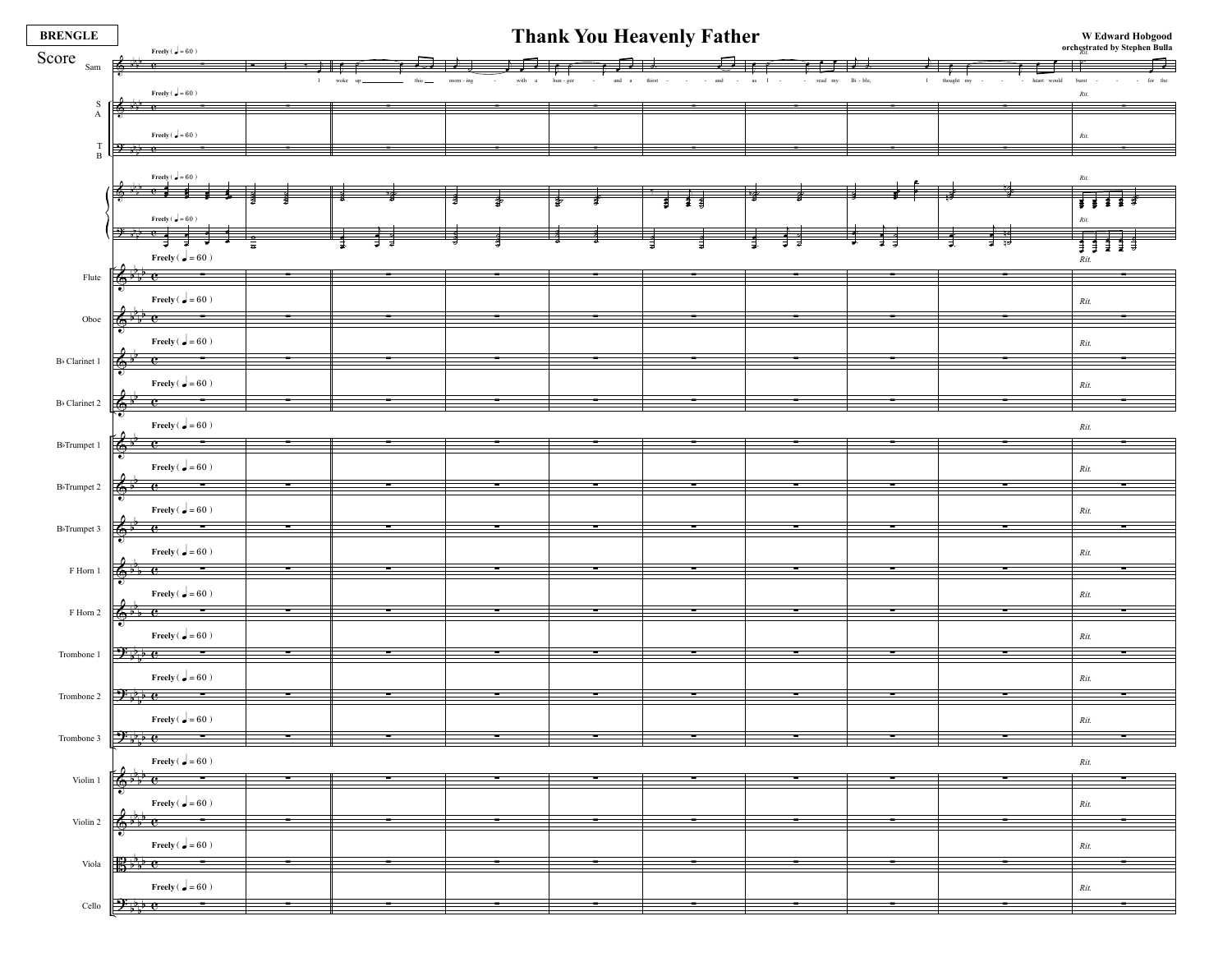2

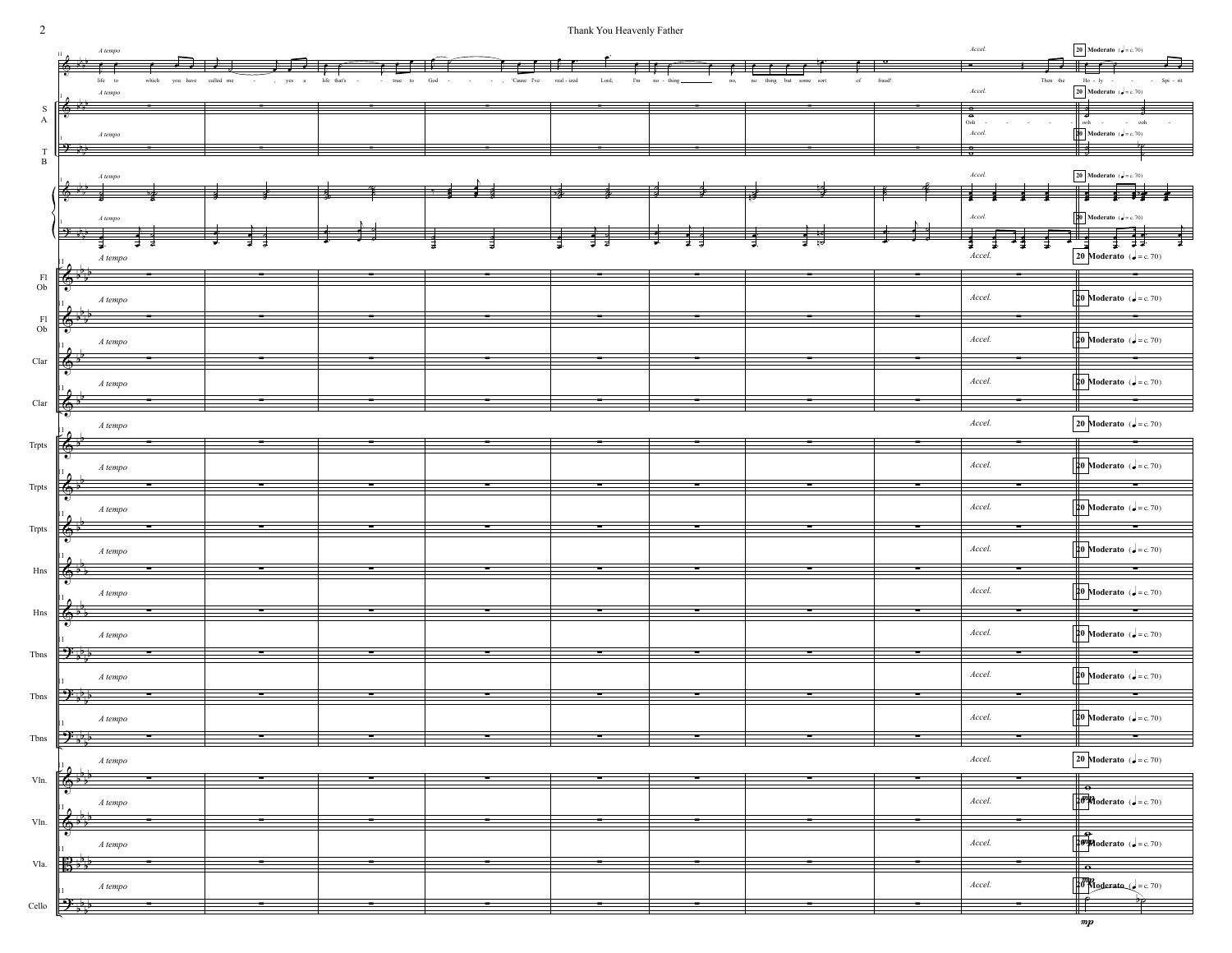|                      |                                  |                                                  |                                                      |               |                               | $Rit$ .                                              | <b>Fast gospel groove</b>                                                               |
|----------------------|----------------------------------|--------------------------------------------------|------------------------------------------------------|---------------|-------------------------------|------------------------------------------------------|-----------------------------------------------------------------------------------------|
|                      | $\frac{21}{6}$                   |                                                  | $\overline{\phantom{a}}$<br>$\overline{\phantom{a}}$ |               | ÷<br>$\overline{\phantom{a}}$ | — cr                                                 | $\left( \frac{1}{2} \right) = c. 120$                                                   |
|                      |                                  |                                                  |                                                      |               |                               |                                                      |                                                                                         |
|                      | start - ed<br>start - ed         | take<br>take<br>trol.                            | then He<br>fied                                      | and           | sanc - ti - fied              | soul!                                                | <b>Fast gospel groove</b>                                                               |
|                      |                                  |                                                  |                                                      |               |                               | Rit.                                                 | $A = c.120$                                                                             |
| S                    | るり                               |                                                  |                                                      |               |                               | $\overline{\cdots}$                                  | $\frac{1}{2}$                                                                           |
| $\mathbf A$          | ooh                              | ooh                                              | a <sub>ah</sub><br>aah                               | $_{\rm{ash}}$ | ${\sf a} {\sf a} {\sf h}$     | sanc - ti - fied my soul!                            |                                                                                         |
|                      |                                  |                                                  |                                                      | $\mathbf{a}$  | 18                            | $Rit$ .                                              | Fast gospel groove                                                                      |
| T                    | サマト                              |                                                  |                                                      |               |                               | $\longrightarrow$                                    | $\frac{6}{7} = 6.120$                                                                   |
| $\mathbf{B}$         |                                  |                                                  |                                                      |               |                               |                                                      |                                                                                         |
|                      |                                  |                                                  |                                                      |               |                               | Rit.                                                 |                                                                                         |
|                      |                                  |                                                  |                                                      |               |                               |                                                      | Fast gospel groove                                                                      |
|                      | 传                                |                                                  |                                                      |               |                               | , , , ,                                              |                                                                                         |
|                      |                                  |                                                  |                                                      |               |                               |                                                      |                                                                                         |
|                      |                                  |                                                  |                                                      |               |                               | Rit.                                                 | Fast gospel groove<br>$= 120$                                                           |
|                      | D - 1                            |                                                  |                                                      |               |                               |                                                      | ≠ारु                                                                                    |
|                      |                                  | Ţ.                                               |                                                      |               |                               |                                                      |                                                                                         |
|                      |                                  |                                                  |                                                      |               |                               | Rit.                                                 | Fast gospel groove<br>千佳王<br>丰丰<br>Ē                                                    |
|                      |                                  |                                                  |                                                      |               |                               |                                                      | $\epsilon = c.120$<br>$\cdot$                                                           |
| $\frac{Fl}{Ob}$      |                                  |                                                  |                                                      |               |                               |                                                      |                                                                                         |
|                      |                                  |                                                  |                                                      |               |                               | $Rit$ .                                              | $m\!f$<br>Fast gospel groove                                                            |
|                      |                                  |                                                  |                                                      |               |                               |                                                      | $\epsilon = c.120$                                                                      |
| $_{\rm Ob}^{\rm Fl}$ |                                  |                                                  |                                                      |               |                               |                                                      | $\mathbf{r}$ . $\mathbf{r}$ , $\mathbf{r}$                                              |
|                      |                                  |                                                  |                                                      |               |                               |                                                      |                                                                                         |
|                      |                                  |                                                  |                                                      |               |                               | $Rit$ .                                              | m f<br>Fast gospel groove                                                               |
|                      |                                  |                                                  |                                                      |               |                               |                                                      | $\epsilon = c$ . 120)<br>$\sim$ $\sim$                                                  |
| ${\it Clar}$         |                                  |                                                  |                                                      |               |                               |                                                      |                                                                                         |
|                      |                                  |                                                  |                                                      |               |                               |                                                      | Fast gospel groove                                                                      |
|                      |                                  |                                                  |                                                      |               |                               | Rit.                                                 | $\epsilon = c.120$                                                                      |
| Clar                 |                                  |                                                  |                                                      |               |                               |                                                      | ਿ€<br>←                                                                                 |
|                      |                                  |                                                  |                                                      |               |                               |                                                      |                                                                                         |
|                      |                                  |                                                  |                                                      |               |                               | $Rit$ .                                              | Fast gospel groove                                                                      |
|                      |                                  |                                                  |                                                      |               |                               |                                                      | $\epsilon = c.120$                                                                      |
| Trpts                |                                  |                                                  |                                                      |               |                               |                                                      |                                                                                         |
|                      |                                  |                                                  |                                                      |               |                               | Rit.                                                 | <b>Fast gospel groove</b>                                                               |
|                      |                                  |                                                  |                                                      |               |                               |                                                      | $\epsilon = c.120$                                                                      |
| Trpts                |                                  |                                                  |                                                      |               |                               |                                                      | $\rightarrow$                                                                           |
|                      |                                  |                                                  |                                                      |               |                               |                                                      |                                                                                         |
|                      |                                  |                                                  |                                                      |               |                               | Rit.                                                 | Fast gospel groove                                                                      |
|                      |                                  |                                                  |                                                      |               |                               |                                                      | $\epsilon = c$ . 120)                                                                   |
| Trpts                |                                  |                                                  |                                                      |               |                               |                                                      |                                                                                         |
|                      |                                  |                                                  |                                                      |               |                               | Rit.                                                 | Fast gospel groove                                                                      |
|                      |                                  |                                                  |                                                      |               |                               |                                                      | $\epsilon = c.120$                                                                      |
| Hns                  |                                  |                                                  |                                                      |               |                               |                                                      |                                                                                         |
|                      |                                  |                                                  |                                                      |               |                               |                                                      |                                                                                         |
|                      |                                  |                                                  |                                                      |               |                               | Rit.                                                 | Fast gospel groove                                                                      |
| Hns                  |                                  |                                                  |                                                      |               |                               |                                                      | $\epsilon = c.120$<br>πο                                                                |
|                      | ₩                                |                                                  |                                                      |               |                               |                                                      |                                                                                         |
|                      |                                  |                                                  |                                                      |               |                               | Rit.                                                 | Fast gospel groove                                                                      |
|                      |                                  |                                                  |                                                      |               |                               |                                                      | $\hat{+}\hat{+}$<br>$\epsilon = c.120$                                                  |
| Tbns                 | ジャト                              |                                                  |                                                      |               |                               |                                                      |                                                                                         |
|                      |                                  |                                                  |                                                      |               |                               |                                                      |                                                                                         |
|                      |                                  |                                                  |                                                      |               |                               | Rit.                                                 | <b>Fast gospel groove</b><br>$\epsilon = c.120$<br>$\epsilon$                           |
| Tbns                 | $9 + 1$                          |                                                  |                                                      |               |                               |                                                      | $\cdot$ $\cdot$                                                                         |
|                      |                                  |                                                  |                                                      |               |                               |                                                      |                                                                                         |
|                      |                                  |                                                  |                                                      |               |                               | Rit.                                                 | f<br>Fast gospel groove                                                                 |
|                      |                                  |                                                  |                                                      |               |                               |                                                      | $\epsilon = c$ , 120)<br><del>řenerní křenere</del>                                     |
| Tbns                 | $\mathcal{F}_{\mathbb{R}^p}$     |                                                  |                                                      |               |                               |                                                      | $\overline{\phantom{a}}$<br>--                                                          |
|                      |                                  |                                                  |                                                      |               |                               |                                                      | $\boldsymbol{f}$<br>Fast gospel groove                                                  |
|                      |                                  |                                                  |                                                      |               |                               | $Rit$ .                                              |                                                                                         |
| Vln.                 | $\sqrt{2}$                       | $\circ$<br>$\overline{\bullet}$                  |                                                      |               |                               | ਢ                                                    | $\begin{array}{ c c c c }\n\hline\n & 7 & & -\n\end{array}$                             |
|                      |                                  |                                                  |                                                      |               |                               |                                                      |                                                                                         |
|                      |                                  |                                                  |                                                      |               |                               | $\it{Rit}$                                           | <b>Fast gospel groove</b>                                                               |
|                      |                                  |                                                  |                                                      |               |                               |                                                      |                                                                                         |
| Vln.                 | $\overline{(\overline{a})^{2+}}$ |                                                  |                                                      |               | $\overline{\mathbf{p}}$       | $\bullet$                                            | $\left(\frac{1}{2} = c. 120\right)$<br>- 1                                              |
|                      |                                  |                                                  |                                                      |               |                               |                                                      | <b>Fast gospel groove</b>                                                               |
|                      |                                  |                                                  |                                                      |               |                               | Rit.                                                 |                                                                                         |
| Vla.                 | $\mathbb{B}^{\frac{p}{p}}$       | $\overline{\bullet}$<br>$\overline{\phantom{a}}$ | $\overline{\bullet}$                                 |               | $\overline{\bullet}$          | $\overline{\phantom{a}}$                             | $\begin{array}{ c c c c }\n\hline\n& 7 & & - \ \hline\n& 7 & & - \ \hline\n\end{array}$ |
|                      |                                  |                                                  |                                                      |               |                               |                                                      |                                                                                         |
|                      |                                  |                                                  |                                                      |               |                               | $Rit$ .                                              | ${\bf Fast}$ gospel groove                                                              |
|                      | Cello $\frac{1}{2}$              | $\overline{\phantom{0}}$                         | ₽                                                    |               |                               | $\overline{\phantom{a}}$<br>$\overline{\phantom{a}}$ | $\frac{1}{2}$ = c. 120)<br>—                                                            |
|                      |                                  |                                                  |                                                      |               |                               |                                                      |                                                                                         |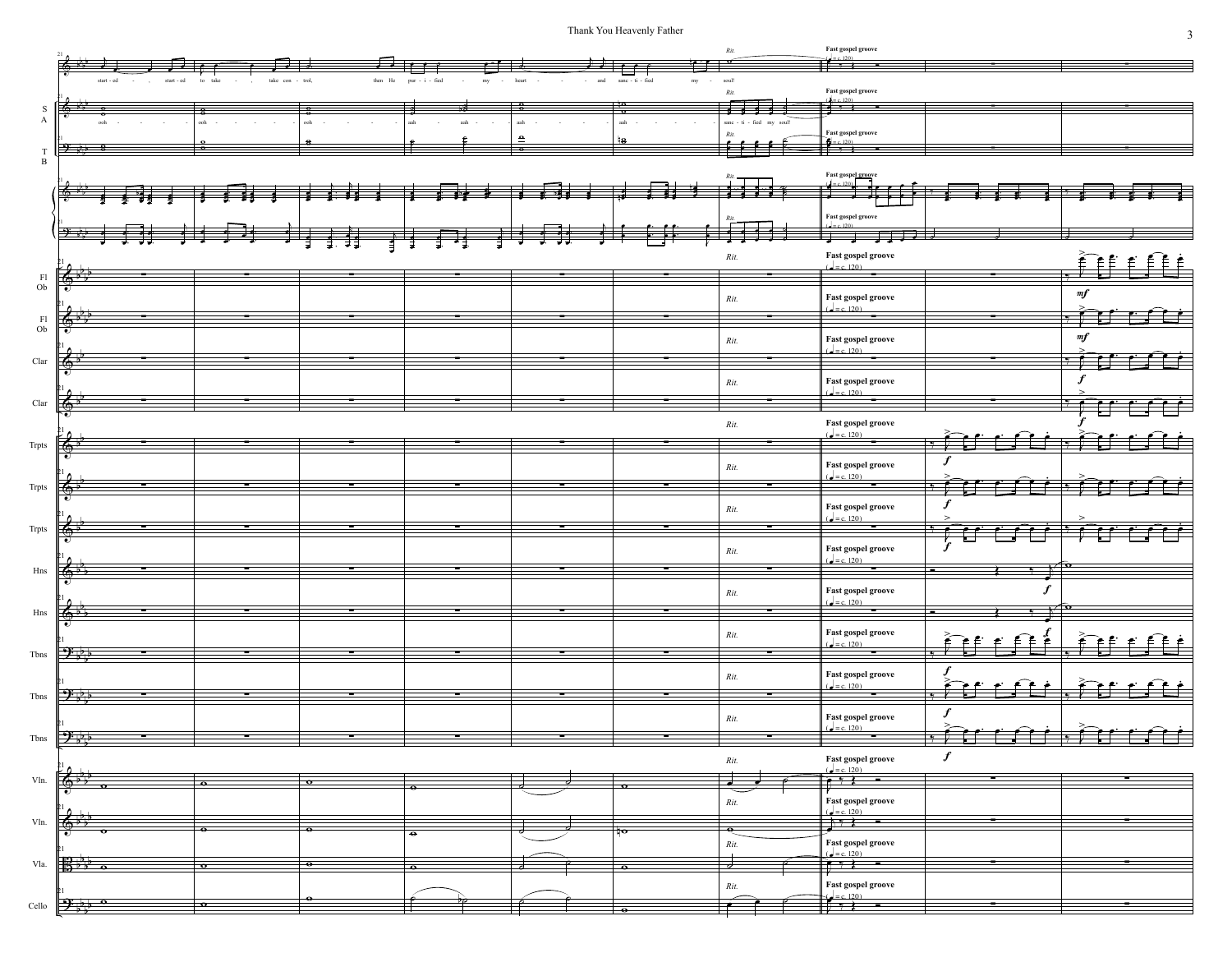$\overline{4}$ 



 $\it mf$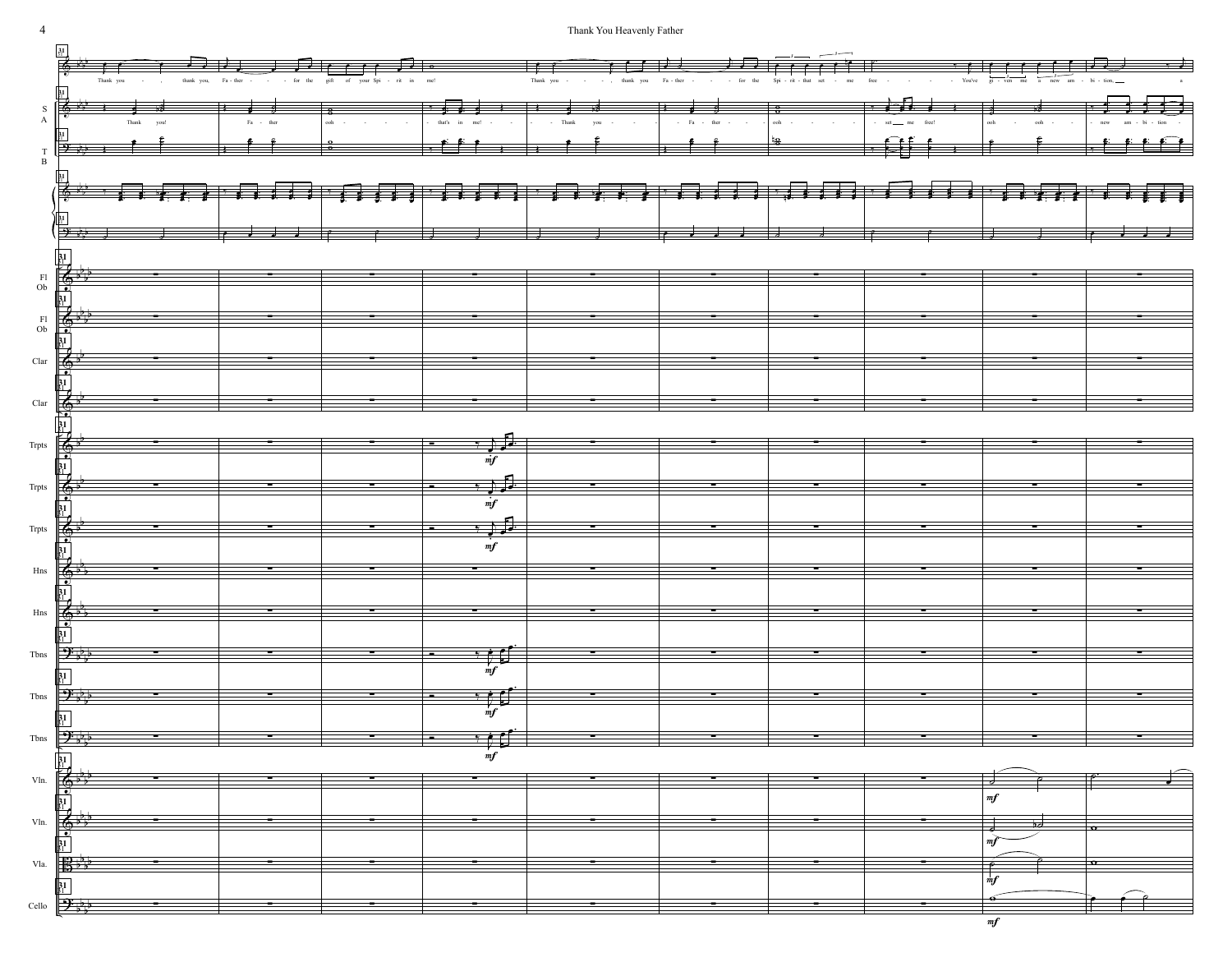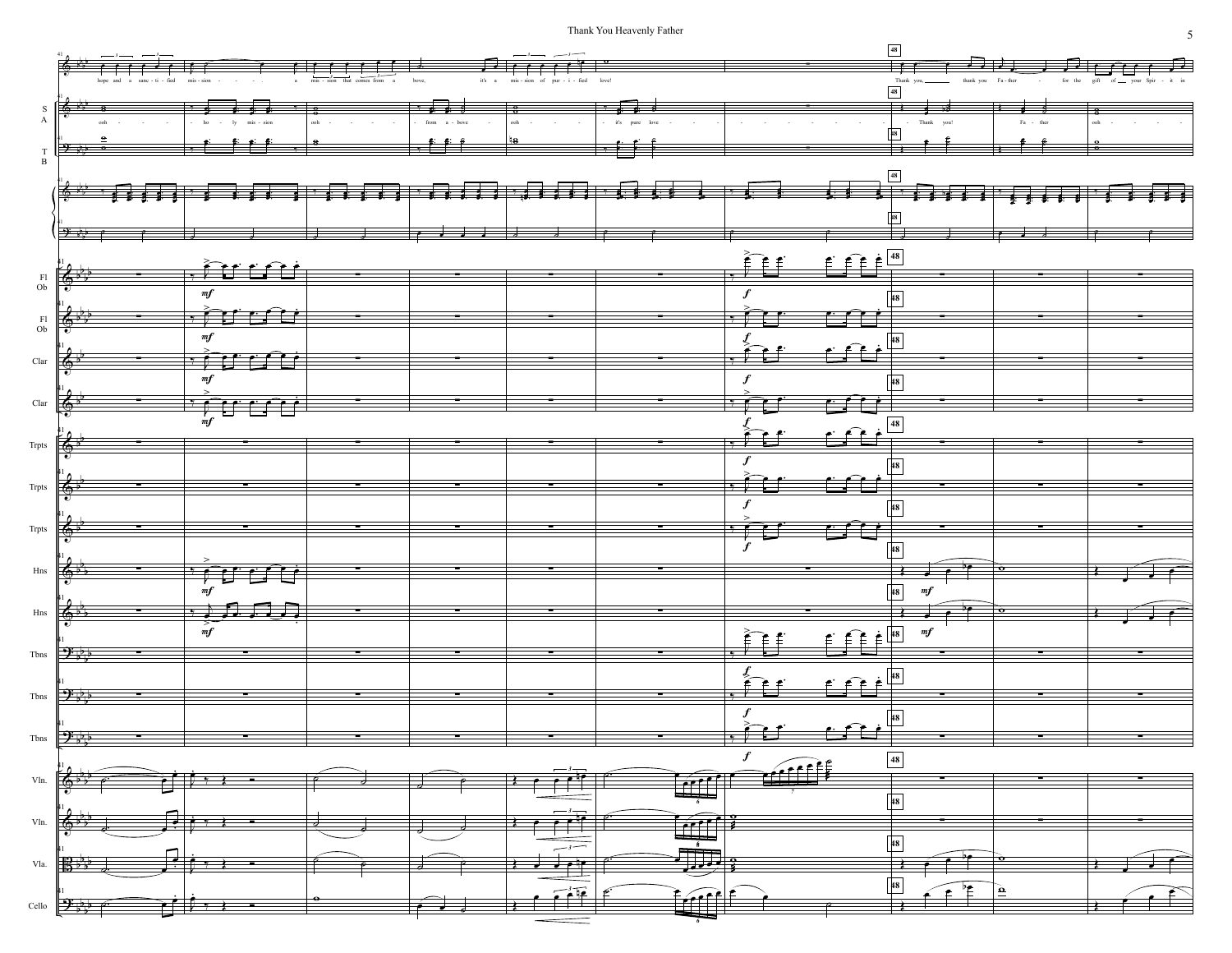6

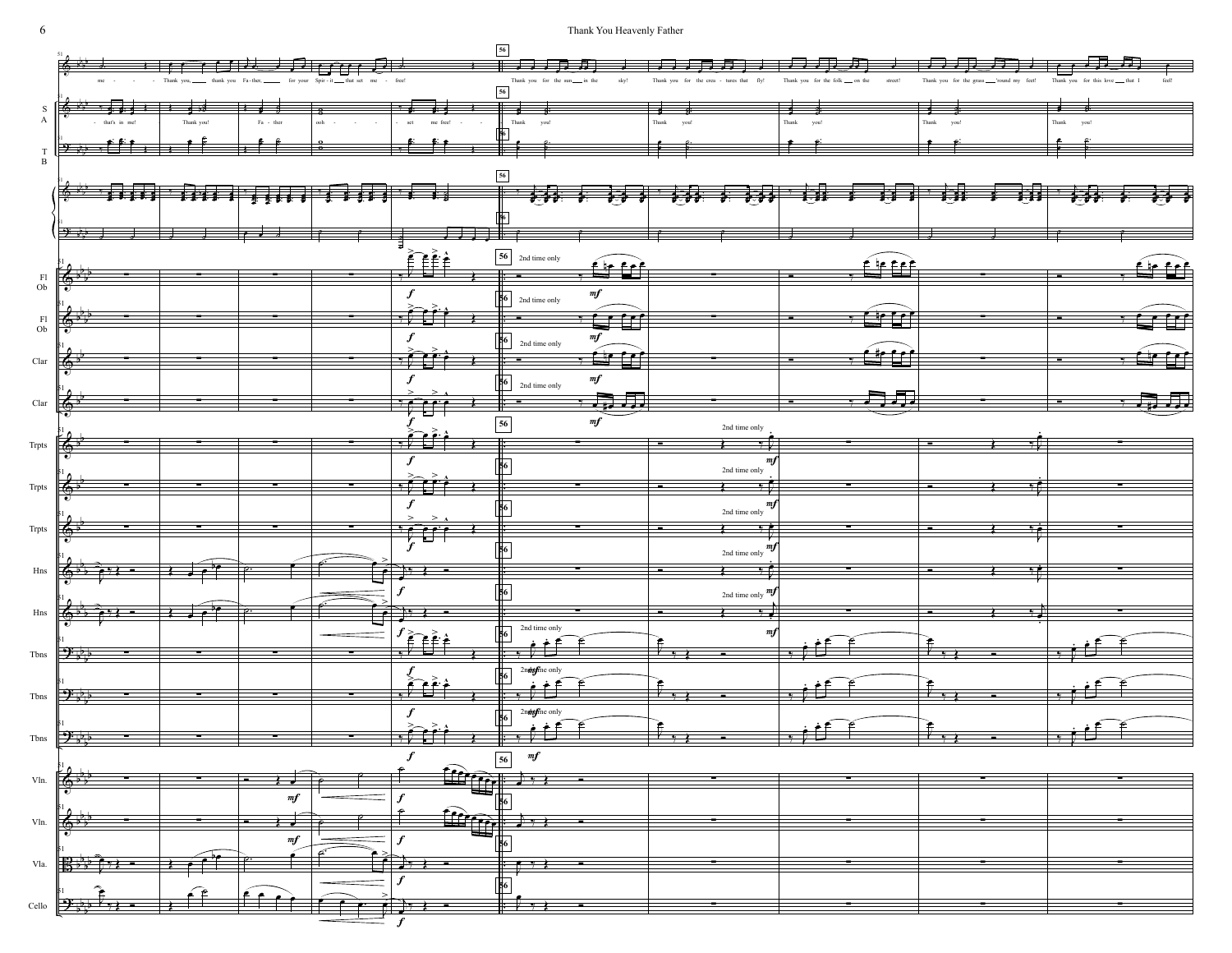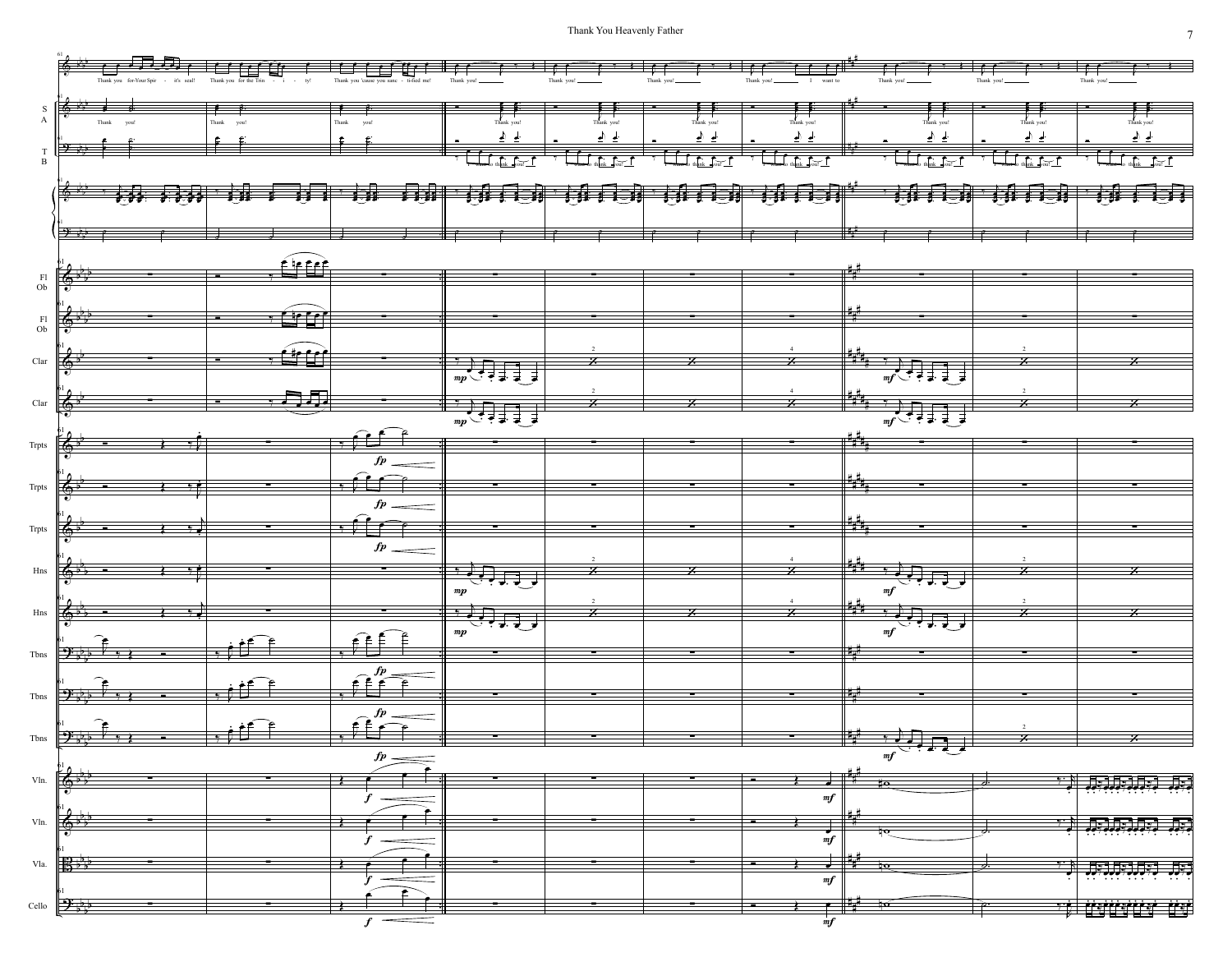8